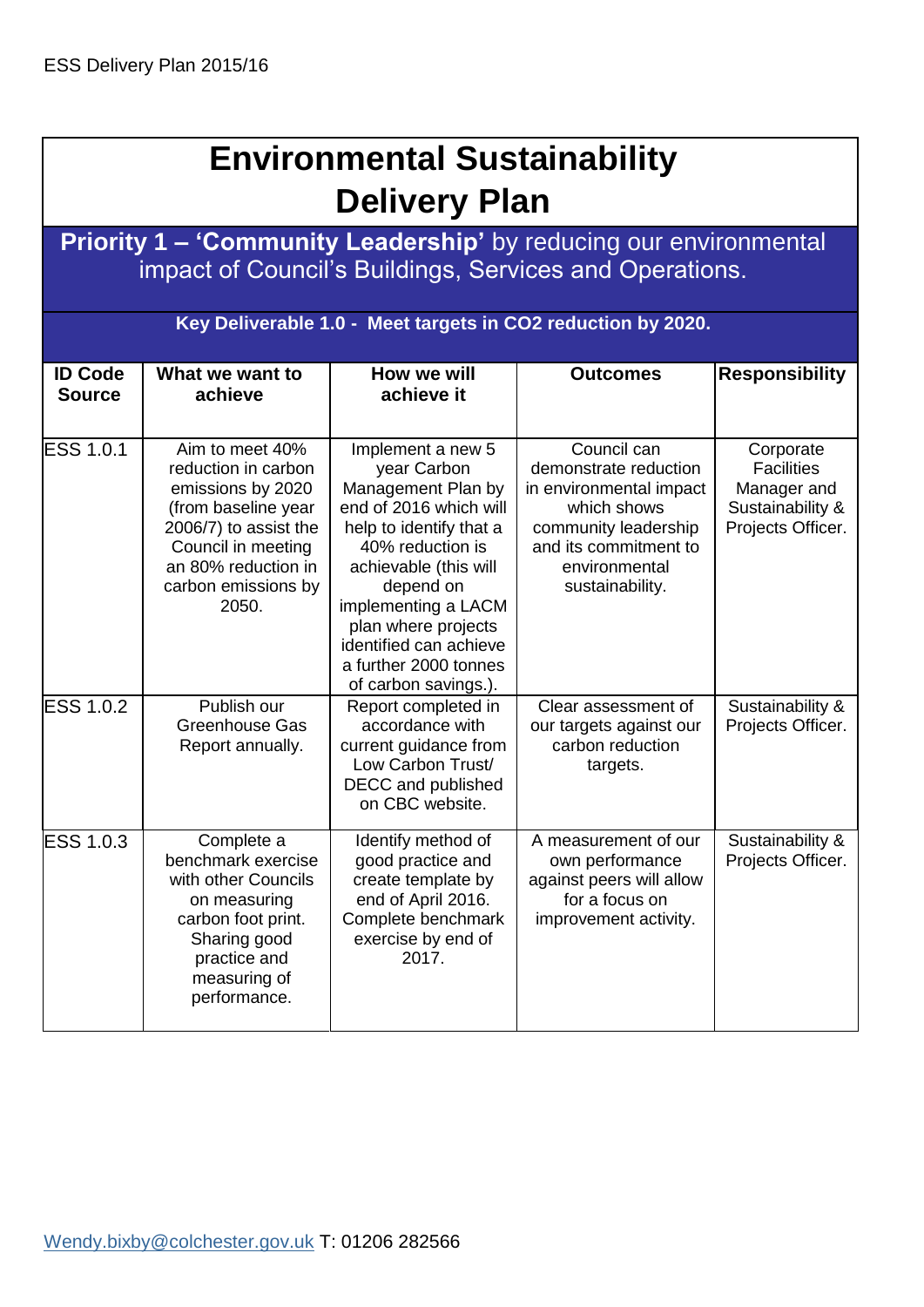| <b>ESS 1.0.4</b>                | Identify most<br>efficient use of fuel<br>for fleet vehicles by<br>end of 2016.                                     | Complete annual<br>report on fuel use for<br>fleet vehicles and<br>make<br>recommendations for<br>vehicle<br>upgrades/changes. | A clear understanding<br>of how the Council is<br>reducing CO <sub>2</sub><br>emissions from<br>individual vehicles,<br>even if the overall<br>impacts greater due to<br>a fleet vehicle increase<br>to meet need. | Fleet and Depot<br>Manager.                                                                   |
|---------------------------------|---------------------------------------------------------------------------------------------------------------------|--------------------------------------------------------------------------------------------------------------------------------|--------------------------------------------------------------------------------------------------------------------------------------------------------------------------------------------------------------------|-----------------------------------------------------------------------------------------------|
|                                 | Key Deliverable 1.1 - Show community leadership by making further commitments to                                    | reduce carbon emissions.                                                                                                       |                                                                                                                                                                                                                    |                                                                                               |
| <b>ID Code</b><br><b>Source</b> | What we want to<br>achieve                                                                                          | How we will achieve<br>it                                                                                                      | <b>Outcomes</b>                                                                                                                                                                                                    | <b>Responsibility</b>                                                                         |
| <b>ESS 1.1.1</b>                | CBC to make a<br>public commitment<br>to increasing energy<br>efficiency and use of<br>renewable energy<br>sources. | CBC to become a<br>signatory of the<br>Covenant of Lord<br>Mayors by end of 2016.                                              | CBC is committed to<br>reducing carbon<br>emissions and<br>operating more<br>sustainably.                                                                                                                          | Sustainability &<br>Projects Officer.                                                         |
| <b>ESS 1.1.2</b>                | CBC to make a<br>strategic<br>commitment to<br>reducing carbon<br>emissions.                                        | CBC to sign up to<br>Climate Local by end of<br>2016.                                                                          | Provides ongoing<br>commitment made<br>to reduce carbon<br>emissions and<br>progression from<br>Nottingham<br>Declaration.                                                                                         | Sustainability &<br>Projects Officer.                                                         |
| ESS 1.1.3                       | Meet statutory<br>reporting<br>requirements under<br>the Home Energy<br><b>Conservation Act</b><br>(HECA).          | <b>Publication of HECA</b><br>report March 2015.                                                                               | Identifies progress<br>made and new focus<br>areas for the future.                                                                                                                                                 | <b>HECA</b><br>Monitoring<br>Project Team,<br>led by<br>Sustainability &<br>Projects Officer. |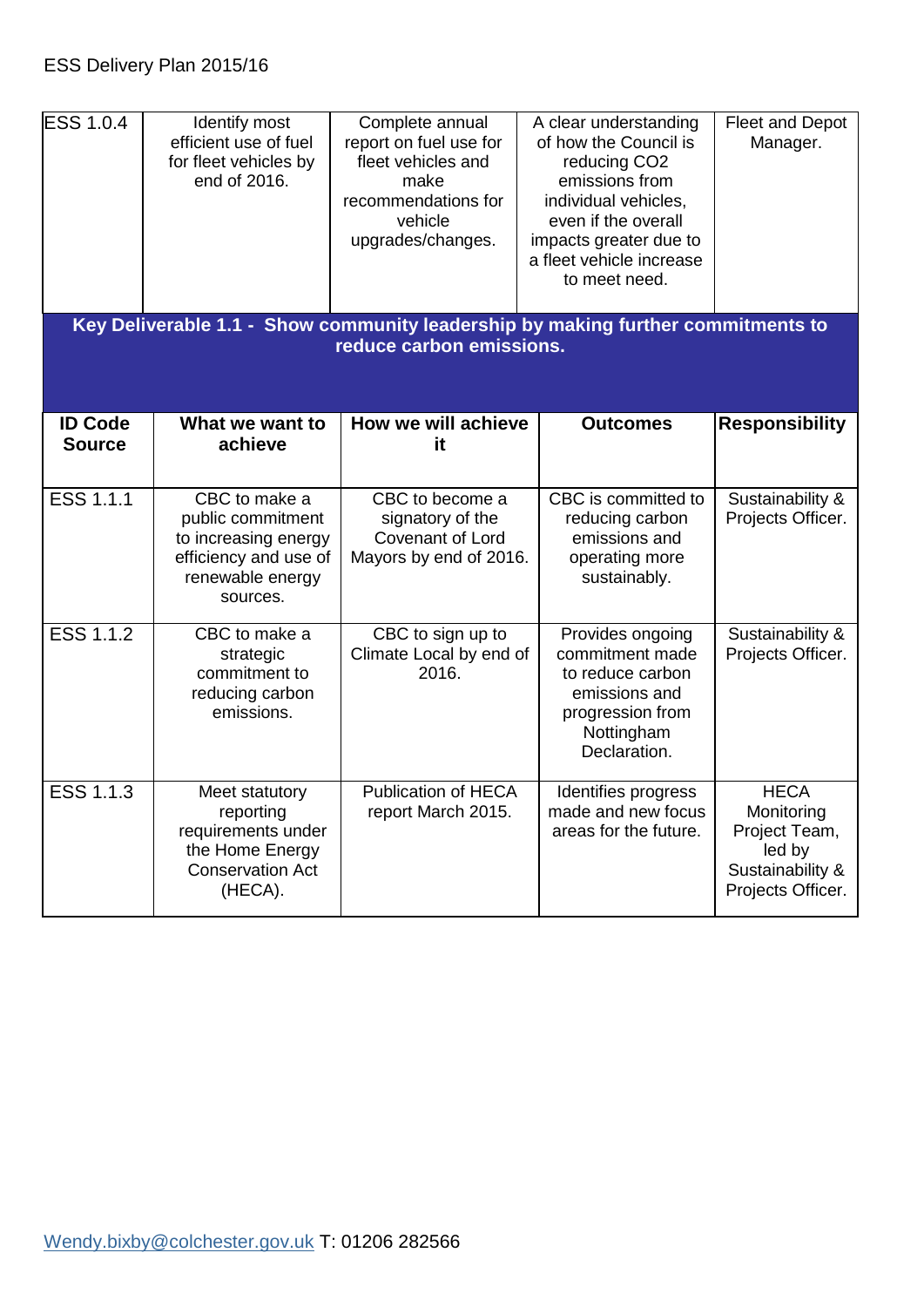|                                 | Key Deliverable 1.2 - Embed green procurement.                                                                                             |                                                                                                                         |                                                                                                                                                                      |                                                                                   |  |
|---------------------------------|--------------------------------------------------------------------------------------------------------------------------------------------|-------------------------------------------------------------------------------------------------------------------------|----------------------------------------------------------------------------------------------------------------------------------------------------------------------|-----------------------------------------------------------------------------------|--|
| <b>ID Code</b><br><b>Source</b> | What we want to<br>achieve                                                                                                                 | How we will achieve it                                                                                                  | <b>Outcomes</b>                                                                                                                                                      | <b>Responsibility</b>                                                             |  |
| ESS 1.2.1                       | Environmental<br>sustainability is<br>applied to<br>procurement process<br>to ensure best value<br>and best practice are<br>being applied. | Align environmental<br>sustainability strategy<br>aspirations with the<br>procurement strategy by<br>end of April 2015. | Strategy and<br>delivery plan to<br>reflect work in most<br>areas of business<br>activity including<br>construction,<br>furniture, IT<br>equipment and<br>transport. | Commercial<br>Procurement<br>Manager and<br>Sustainability &<br>Projects Officer. |  |
| ESS 1.2.2                       | Seek to ensure that<br>CBC selects products<br>and services that<br>minimise<br>environmental<br>impacts.                                  | Implement changes to<br>policies by end of 2015.                                                                        | By making informed<br>choices about the<br>products we buy,<br>we will make a<br>difference to the<br>environment.                                                   | Commercial<br>Procurement<br>Manager.                                             |  |

|                                 | Key Deliverable 1.3 - Look at opportunities to reduce energy use.                                     |                                                                                                               |                                                                                                                                                                 |                                                                                                 |  |
|---------------------------------|-------------------------------------------------------------------------------------------------------|---------------------------------------------------------------------------------------------------------------|-----------------------------------------------------------------------------------------------------------------------------------------------------------------|-------------------------------------------------------------------------------------------------|--|
| <b>ID Code</b><br><b>Source</b> | What we want to<br>achieve                                                                            | How we will achieve it                                                                                        | <b>Outcomes</b>                                                                                                                                                 | <b>Responsibility</b>                                                                           |  |
| ESS 1.3.1                       | Monitor and reduce<br>energy use in our own<br>buildings by 31 March<br>2016.                         | Identify areas where<br>reduction in energy could<br>be secured.                                              | Able to use lessons<br>learned from<br>existing measures<br>to see what is most<br>effective in reducing<br>energy use.                                         | Corporate<br><b>Facilities</b><br>Manager and<br><b>Utility Company</b><br>- Bellerby<br>Smith. |  |
| ESS 1.3.2                       | Identify opportunities<br>for development of<br>low carbon private<br>sector homes by end<br>of 2015. | Complete a viability<br>study.                                                                                | Sites identified<br>within Colchester for<br>development of low<br>carbon homes.                                                                                | <b>Private Sector</b><br>Housing<br>Manager.                                                    |  |
| ESS 1.3.3                       | Develop Heat Maps<br>for Northern Gateway<br>by end of 2016.                                          | Department of Energy<br>and Climate Change<br>funding for Viability study<br>to be secured by end of<br>2015. | Identify suitable<br>technologies and<br>approaches to<br>energy generation,<br>distribution and<br>supply; highlight<br>opportunities for<br>Northern Gateway. | Economic<br>Growth<br>Manager.                                                                  |  |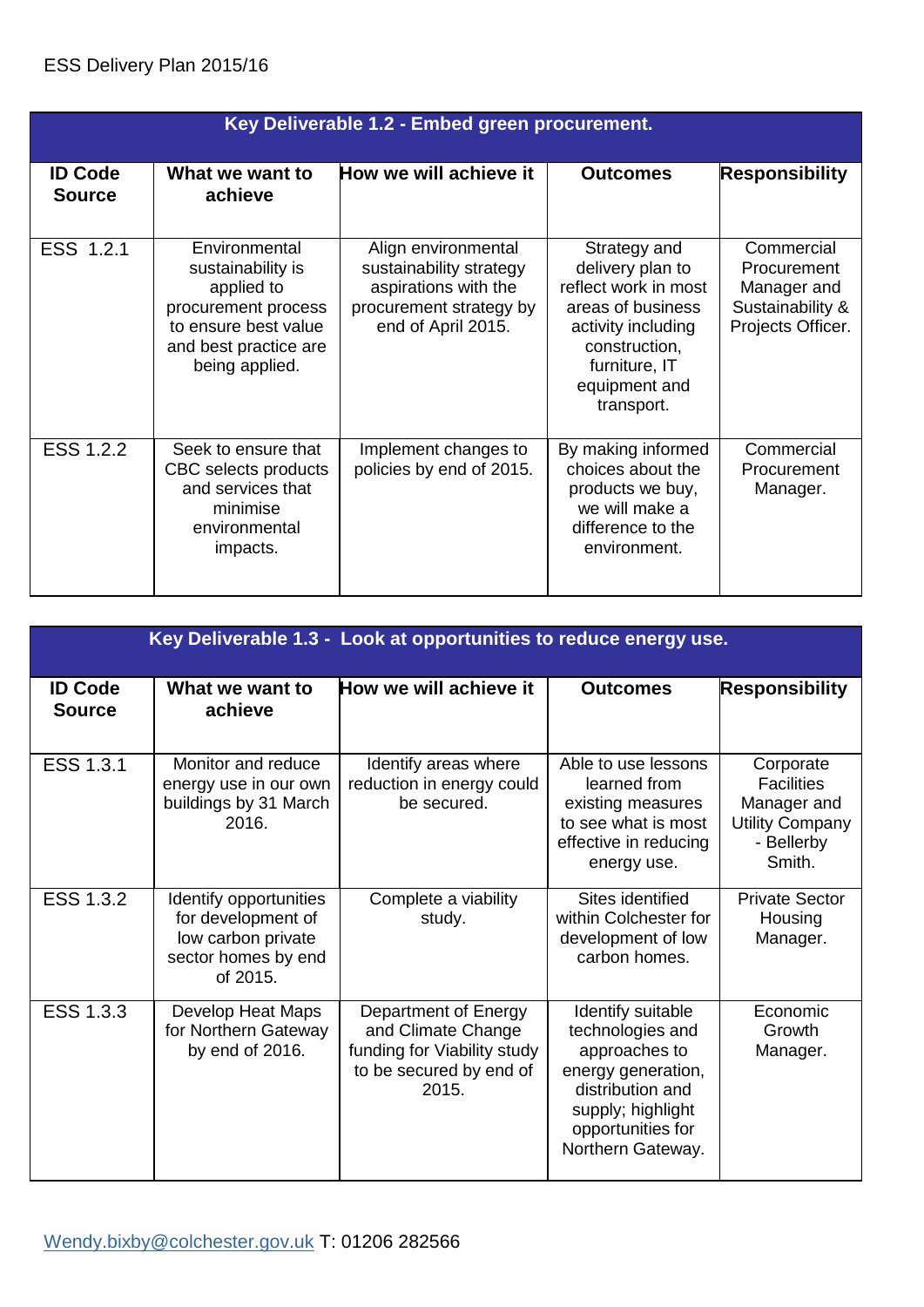| Key Deliverable 1.4 - Assess opportunities for rain water harvesting and/or grey water<br>collection systems for council buildings and operations. |                                                                                                                                                                  |                                                                                                                                                                                                                                                                    |                                                                                                                                               |                                                                                                                                               |
|----------------------------------------------------------------------------------------------------------------------------------------------------|------------------------------------------------------------------------------------------------------------------------------------------------------------------|--------------------------------------------------------------------------------------------------------------------------------------------------------------------------------------------------------------------------------------------------------------------|-----------------------------------------------------------------------------------------------------------------------------------------------|-----------------------------------------------------------------------------------------------------------------------------------------------|
| <b>ID Code</b><br><b>Source</b>                                                                                                                    | What we want to<br>achieve                                                                                                                                       | How we will achieve it                                                                                                                                                                                                                                             | <b>Outcomes</b>                                                                                                                               | <b>Responsibility</b>                                                                                                                         |
| ESS 1.4.1                                                                                                                                          | Identify opportunities<br>for rainwater<br>harvesting and/or<br>grey water collection<br>systems on Council<br>owned buildings in<br>Parks and Country<br>Parks. | Viability Assessment to<br>be completed.                                                                                                                                                                                                                           | Sustainable<br>watering systems in<br>place for parks and<br>country parks where<br>viable by end of<br>2017.                                 | Park Ranger.                                                                                                                                  |
| <b>ESS 1.4.2</b>                                                                                                                                   | Encourage drought<br>resistant planting to<br>reduce the need for<br>watering.                                                                                   | 1) Explore opportunity<br>for competition/display<br>with Community<br>organisations.<br>2) Review pilot for dry<br>garden at Castle Park, to<br>see if viable to extend<br>into wider area to<br>support drought resistant<br>planting schemes by end<br>of 2015. | Planting across<br>CBC owned<br>gardens and parks<br>are more drought<br>resistant.                                                           | Park Ranger -<br>to lead, with<br>support of<br>Sustainability &<br><b>Projects Officer</b><br>bringing<br>community<br>partners<br>together. |
| ESS 1.4.3                                                                                                                                          | Reduce mains water<br>use at recycling plant<br>in Shrub End.                                                                                                    | Assess the opportunity<br>for rain water collected at<br>the Shrub End depot to<br>be used for cleaning of<br>cans in a new can<br>recycling process by end<br>of 2017.                                                                                            | Use of mains water<br>to clean cans for<br>recycling will be<br>kept to a minimum<br>and water collected<br>on site will be well<br>utilised. | Fleet and Depot<br>Manager.                                                                                                                   |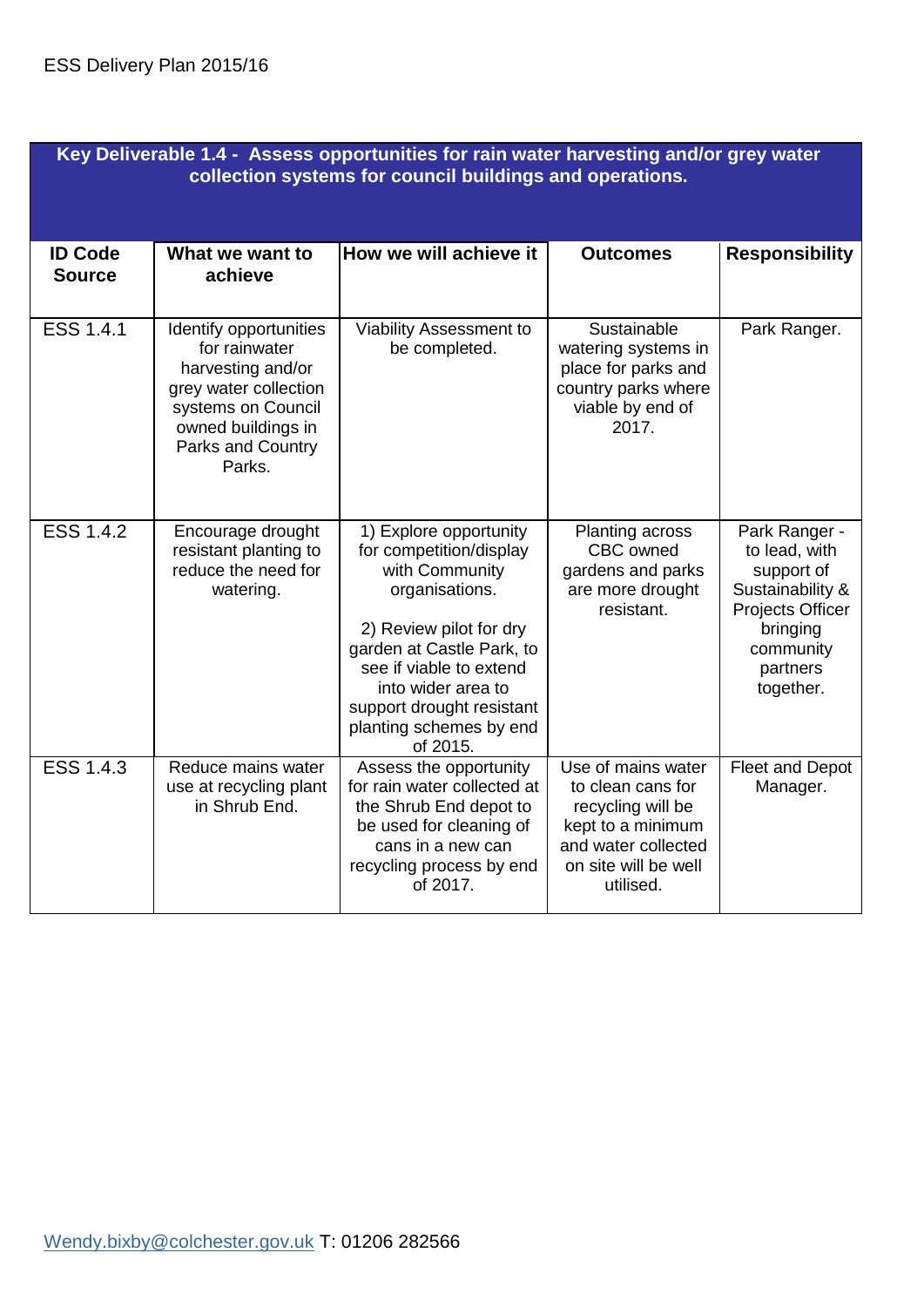|                                 | Key Deliverable 1.5 - Supporting our staff.                                                                                                       |                                                                                                                                                             |                                                                                                                                           |                                                                                                                                     |  |
|---------------------------------|---------------------------------------------------------------------------------------------------------------------------------------------------|-------------------------------------------------------------------------------------------------------------------------------------------------------------|-------------------------------------------------------------------------------------------------------------------------------------------|-------------------------------------------------------------------------------------------------------------------------------------|--|
| <b>ID Code</b><br><b>Source</b> | What we want to<br>achieve                                                                                                                        | How we will achieve<br>it                                                                                                                                   | <b>Outcomes</b>                                                                                                                           | <b>Responsibility</b>                                                                                                               |  |
| <b>ESS 1.5.1</b>                | Environmental<br>Sustainability<br>awareness learning<br>programme to be<br>implemented by end of<br>2016.                                        | Run two staff<br>initiatives per year.                                                                                                                      | Staff have improved<br>level of awareness<br>of how their role<br>impacts on energy<br>use; CO2 reduction<br>targets and<br>achievements. | Training Officer,<br>supported by<br>Sustainability &<br>Projects Officer.                                                          |  |
| <b>ESS 1.5.2</b>                | Staff aware of their own<br>carbon footprint, and<br>what they can do to<br>minimise it by end of<br>2017.                                        | Staff will submit<br>energy saving<br>suggestions; these<br>will be recorded to<br>assess current levels<br>of awareness after<br>each training initiative. | Staff have a good<br>level of awareness<br>and want to make<br>savings and reduce<br>CO2 emissions by<br>end of 2016.                     | Sustainability &<br>Projects Officer.                                                                                               |  |
| ESS 1.5.3                       | Energy usage and<br>environmental impact<br>information available on<br>website with links on<br>the HUB (staff online<br>portal) by end of 2016. | Links regularly<br>circulated to highlight<br>new and updated<br>information via<br>internal bulletins.                                                     | Staff are able to<br>access<br>environmental<br>impact information<br>easily by end of<br>2015.                                           | Sustainability &<br><b>Projects Officer</b><br>(with support<br>from external<br>organisations<br>such as Energy<br>Savings Trust). |  |
|                                 |                                                                                                                                                   |                                                                                                                                                             |                                                                                                                                           |                                                                                                                                     |  |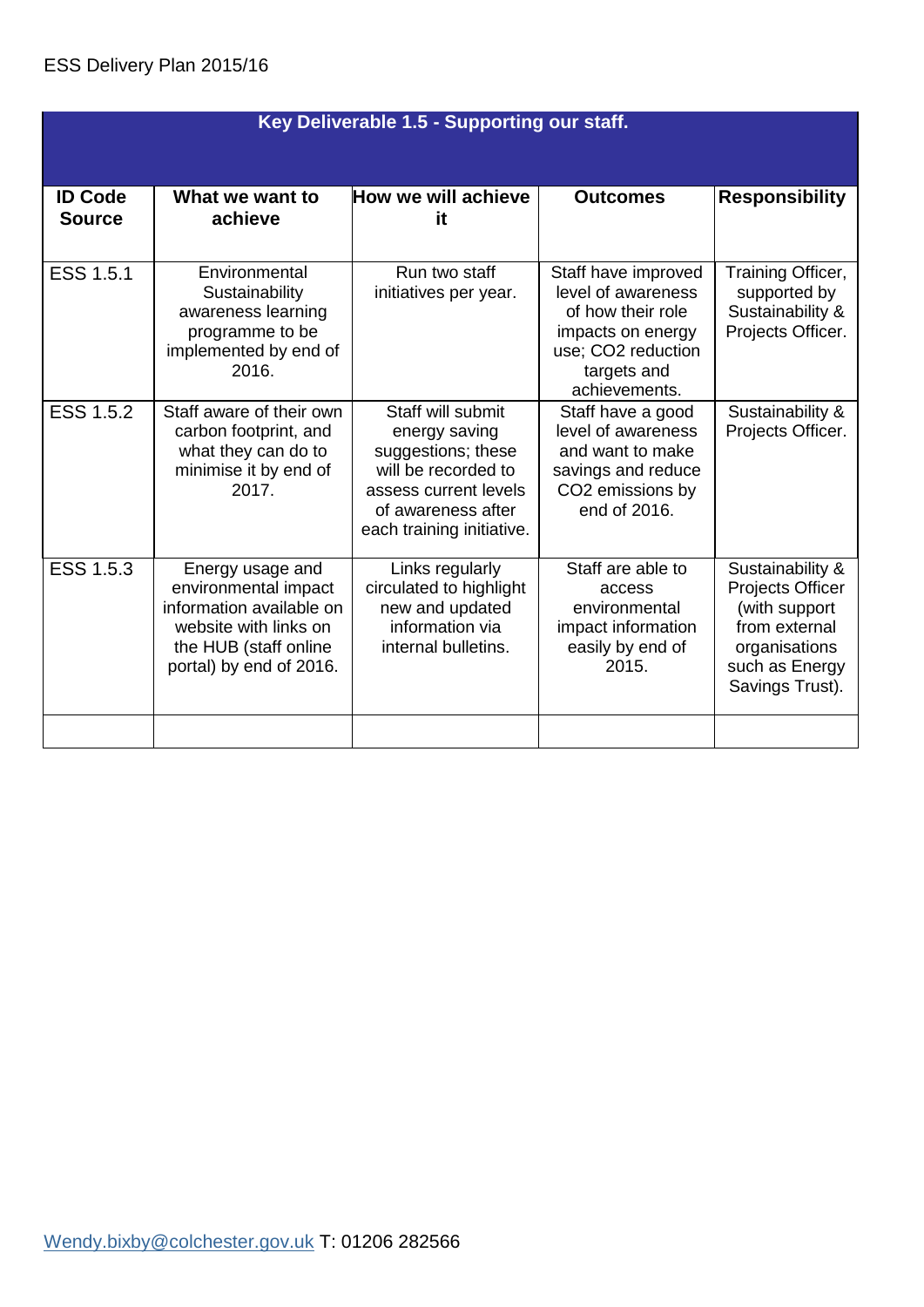|                                 | Key Deliverable 1.6 - Housing stock improvement.                            |                                                                                                                                                            |                                                                                                                                                                                                      |                                  |  |
|---------------------------------|-----------------------------------------------------------------------------|------------------------------------------------------------------------------------------------------------------------------------------------------------|------------------------------------------------------------------------------------------------------------------------------------------------------------------------------------------------------|----------------------------------|--|
| <b>ID Code</b><br><b>Source</b> | What we want to<br>achieve                                                  | How we will achieve<br>it                                                                                                                                  | <b>Outcomes</b>                                                                                                                                                                                      | <b>Responsibility</b>            |  |
| ESS 1.6.1                       | Photo Voltaic (PVs)<br>fitted to all housing<br>stock where<br>appropriate. | PV Project completed<br>once all viable<br>properties have had<br>systems installed or<br>the Feed in Tariff<br>reduces below financial<br>model criteria. | 2560 Homes improved<br>and more energy<br>efficient (760<br>properties completed<br>to date with a further<br>1800 anticipated to be<br>completed by<br>September 2015<br>depending on FiT<br>rate). | <b>Housing Asset</b><br>Manager. |  |
| <b>ESS 1.6.2</b>                | Viability of new<br>energy efficiency<br>measures for housing<br>stock.     | Energy assessments to<br>be completed all<br>properties identified by<br>end of 2020.                                                                      | Clear direction of<br>management of stock.                                                                                                                                                           | <b>Housing Asset</b><br>Manager. |  |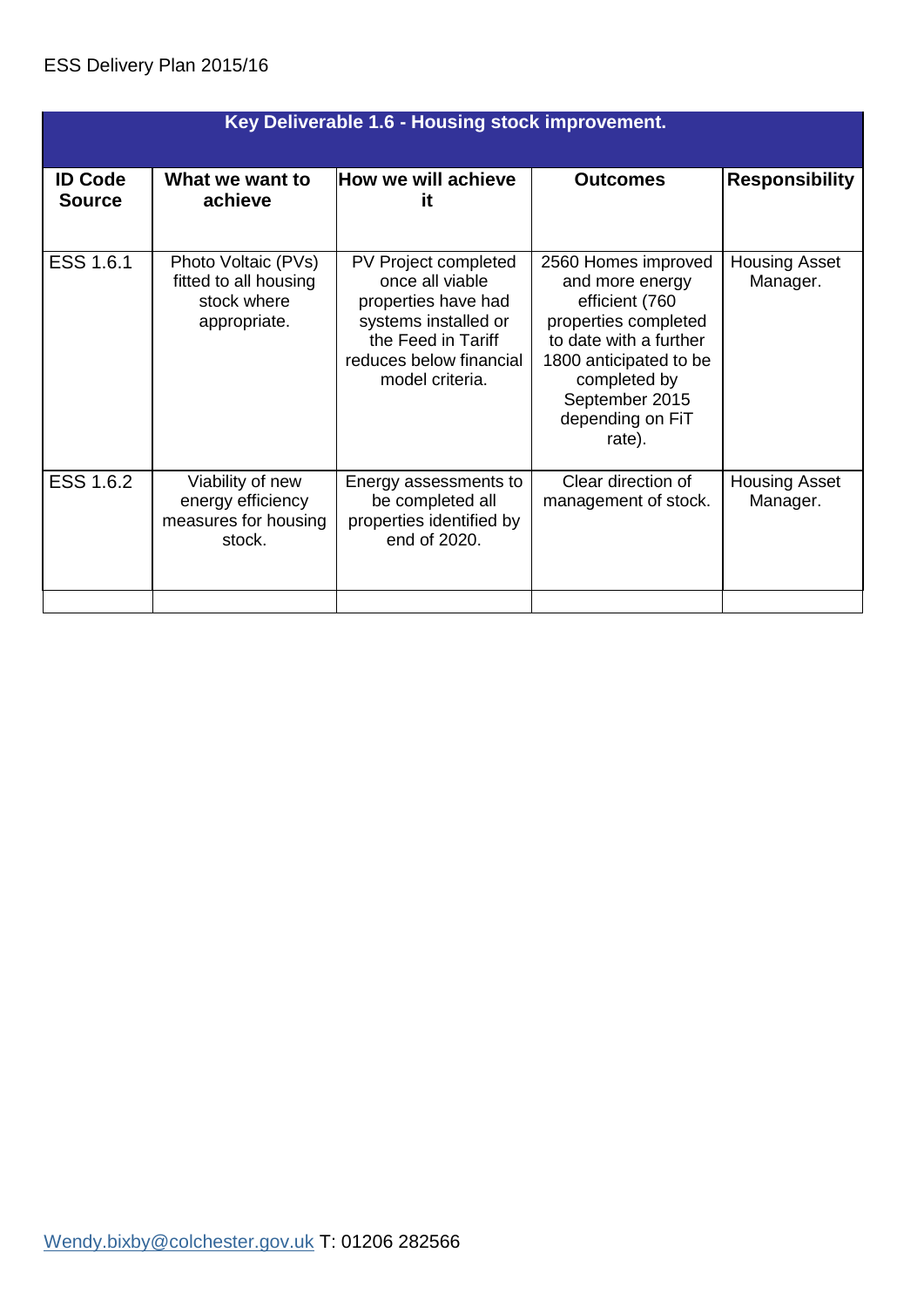|                                 | Key Deliverable 1.7 - Improve recycling performance.                                                                                                   |                                                                                                                                                                                                                                                          |                                                                                                                                                                                                                                                                                                                                                                    |                                    |
|---------------------------------|--------------------------------------------------------------------------------------------------------------------------------------------------------|----------------------------------------------------------------------------------------------------------------------------------------------------------------------------------------------------------------------------------------------------------|--------------------------------------------------------------------------------------------------------------------------------------------------------------------------------------------------------------------------------------------------------------------------------------------------------------------------------------------------------------------|------------------------------------|
| <b>ID Code</b><br><b>Source</b> | What we want to<br>achieve                                                                                                                             | How we will achieve<br>it                                                                                                                                                                                                                                | <b>Outcomes</b>                                                                                                                                                                                                                                                                                                                                                    | <b>Responsibility</b>              |
| ESS 1.7.1                       | Complete delivery plan<br>for flat recycling project<br>by end of 2016.                                                                                | Undertake exercise to<br>identify properties<br>which do not have<br>recycling facilities (i.e.<br>flats) by end of 2016.                                                                                                                                | Flats recycling will<br>be measured for<br>improvements and<br>delivery will be<br>shaped around<br>solutions offering<br>best results by end<br>of 2016.                                                                                                                                                                                                          | <b>Waste Strategy</b><br>Officer.  |
| ESS 1.7.2                       | Develop recycling and<br>reuse projects with<br>external partners and<br>explore/ apply for<br>external funding<br>opportunities to fund<br>this work. | 1) Work with<br>community<br>organisations to<br>identify projects that<br>will capture the<br>imagination of local<br>people.<br>2) Seek funding for<br><b>Waste Bag Recycling</b><br>Project and link up<br>with Castle Park for<br>public engagement. | 1) Increased<br>awareness of how<br>to work with<br>community partners<br>to deliver pilot<br>projects in<br>connection to re-<br>use and recycling.<br>2) Increased<br>awareness of<br>drought resistant<br>planting through the<br>Waste Bag<br>Recycling Project.<br>3) Multi agency<br>approach to<br>improving recycling<br>and thinking more<br>sustainably. | <b>Waste Strategy</b><br>Officer.  |
| ESS 1.7.3                       | Benchmark recycling<br>performance with other<br>local authorities.                                                                                    | Results to be<br>measured and<br>comparison made by<br>end of 2015.                                                                                                                                                                                      | Able to identify<br>further ways in<br>which recycling<br>might be improved<br>by end of 2015.                                                                                                                                                                                                                                                                     | <b>Waste Strategy</b><br>Officer.  |
| ESS 1.7.4                       | Establish metal can<br>sorter at Shrub End<br>depot.                                                                                                   | Viability study<br>completed by end of<br>2014. New machine<br>installed by end of<br>2017.                                                                                                                                                              | Better quality<br>recycling of cans<br>from January 2018.                                                                                                                                                                                                                                                                                                          | <b>Fleet and Depot</b><br>Manager. |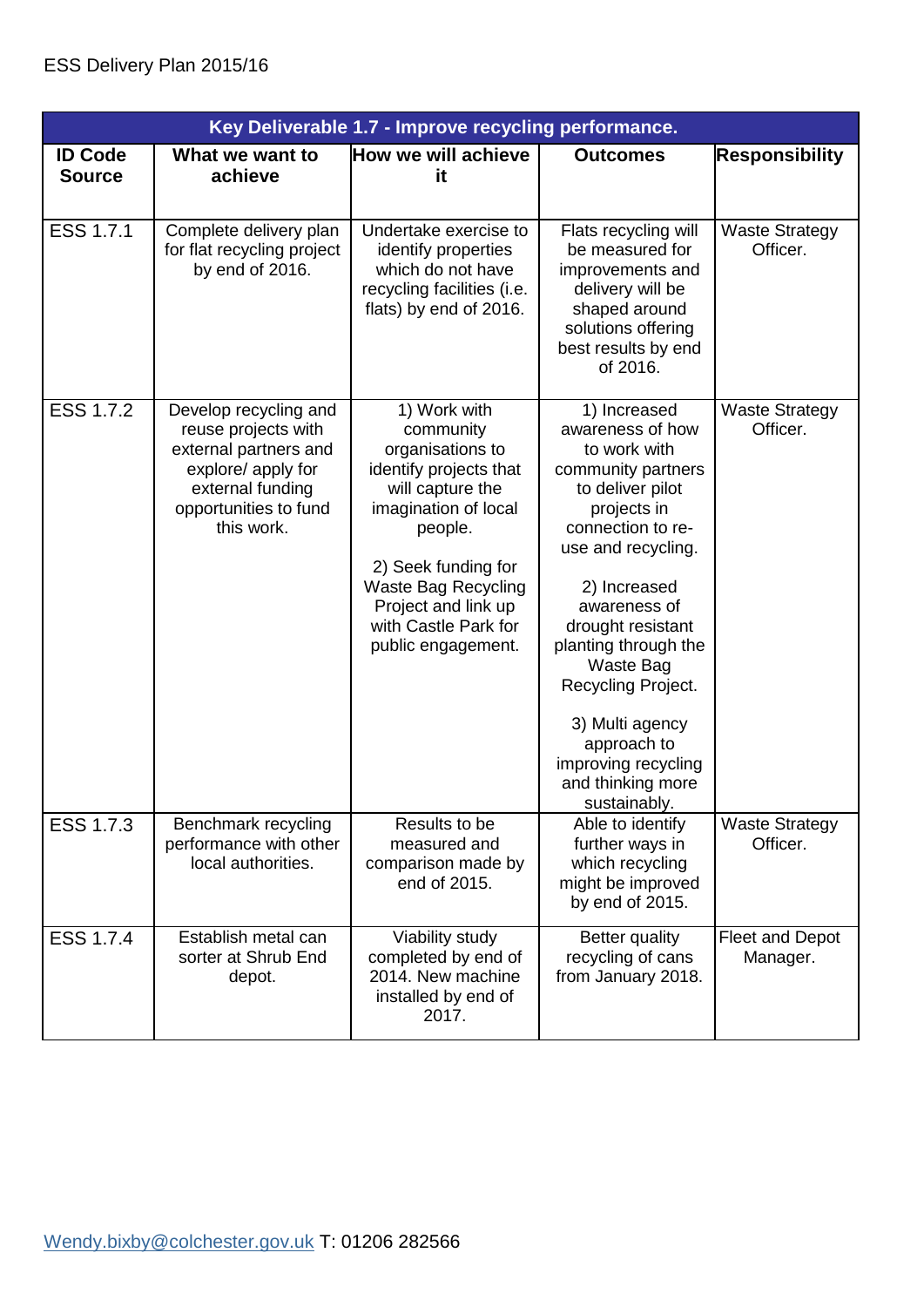| <b>Priority 2 – 'Building resilient communities'</b> by working with |  |
|----------------------------------------------------------------------|--|
| Colchester's Residents, Businesses and the Third Sector.             |  |

|                                 | Key Deliverable 2.1 - Supporting Local communities to help them become resilient to<br>climate change.                                                |                                                                                                                                                                                                                      |                                                                                                                                                                                                                                                                                          |                                                                                                                            |  |
|---------------------------------|-------------------------------------------------------------------------------------------------------------------------------------------------------|----------------------------------------------------------------------------------------------------------------------------------------------------------------------------------------------------------------------|------------------------------------------------------------------------------------------------------------------------------------------------------------------------------------------------------------------------------------------------------------------------------------------|----------------------------------------------------------------------------------------------------------------------------|--|
| <b>ID Code</b><br><b>Source</b> | What we want to<br>achieve                                                                                                                            | How we will achieve it                                                                                                                                                                                               | <b>Outcomes</b>                                                                                                                                                                                                                                                                          | <b>Responsibility</b>                                                                                                      |  |
| <b>ESS</b><br>2.1.1             | Keep residents<br>informed about<br>changes to Green<br>Deal, ECO and<br>local energy<br>efficiency<br>opportunities/<br>measures from April<br>2015. | Actively promote<br>opportunities to local<br>residents and work with<br>Zone Teams to help<br>raise awareness within<br>the local communities.                                                                      | Residents will be<br>able to access what<br>they are entitled to<br>and make informed<br>choices about<br>making their homes<br>more energy<br>efficient from April<br>2015.                                                                                                             | Community<br><b>Initiatives Project</b><br>Officer.                                                                        |  |
| <b>ESS</b><br>2.1.2             | Support the<br>development of<br>community driven<br>projects (such as<br>energy groups and<br>transition towns).                                     | Work with local<br><b>Environmental Charities</b><br>and Community groups<br>to develop new projects<br>that will fill gaps in<br>provision, and help them<br>to access external start-<br>up funding.               | Resident groups will<br>feel empowered and<br>address issues that<br>affect them locally<br>by end of 2015.                                                                                                                                                                              | Sustainability &<br>Projects Officer.                                                                                      |  |
| <b>ESS</b><br>2.1.3             | Enable better<br>access to<br>developing local<br>emergency plans<br>for Town & Parish<br><b>Councils from April</b><br>2015.                         | Continue to work with<br>the group of District<br><b>Emergency Planning</b><br>Officers DEPO to assist<br>in the roll out of training<br>courses to support<br>development of<br>community based<br>emergency plans. | <b>Rural and Coastal</b><br><b>Communities most</b><br>at risk will be better<br>prepared for<br>emergencies.<br>Local Town and<br><b>Parish Councils</b><br>across Colchester<br>will understand how<br>to develop a local<br>emergency plan and<br>the resources<br>available to them. | Health, Safety<br>and Emergency<br>Planning<br>Advisor.                                                                    |  |
| <b>ESS</b><br>2.1.4             | Improve support for<br>vulnerable residents<br>during cold weather<br>spells from<br>Autumn/Winter15.                                                 | <b>Public Health leaflet</b><br>'Keep warm, keep well'<br>disseminated to<br>vulnerable residents by<br>end of September 15.                                                                                         | Reduced number of<br>excess winter<br>deaths, and<br>improved living<br>conditions for<br>vulnerable people<br>during cold weather.                                                                                                                                                      | Joint approach<br>via the CBH<br>Resident<br>Engagement<br>Team,<br>Community<br><b>Initiatives Team</b><br>and Zone Team. |  |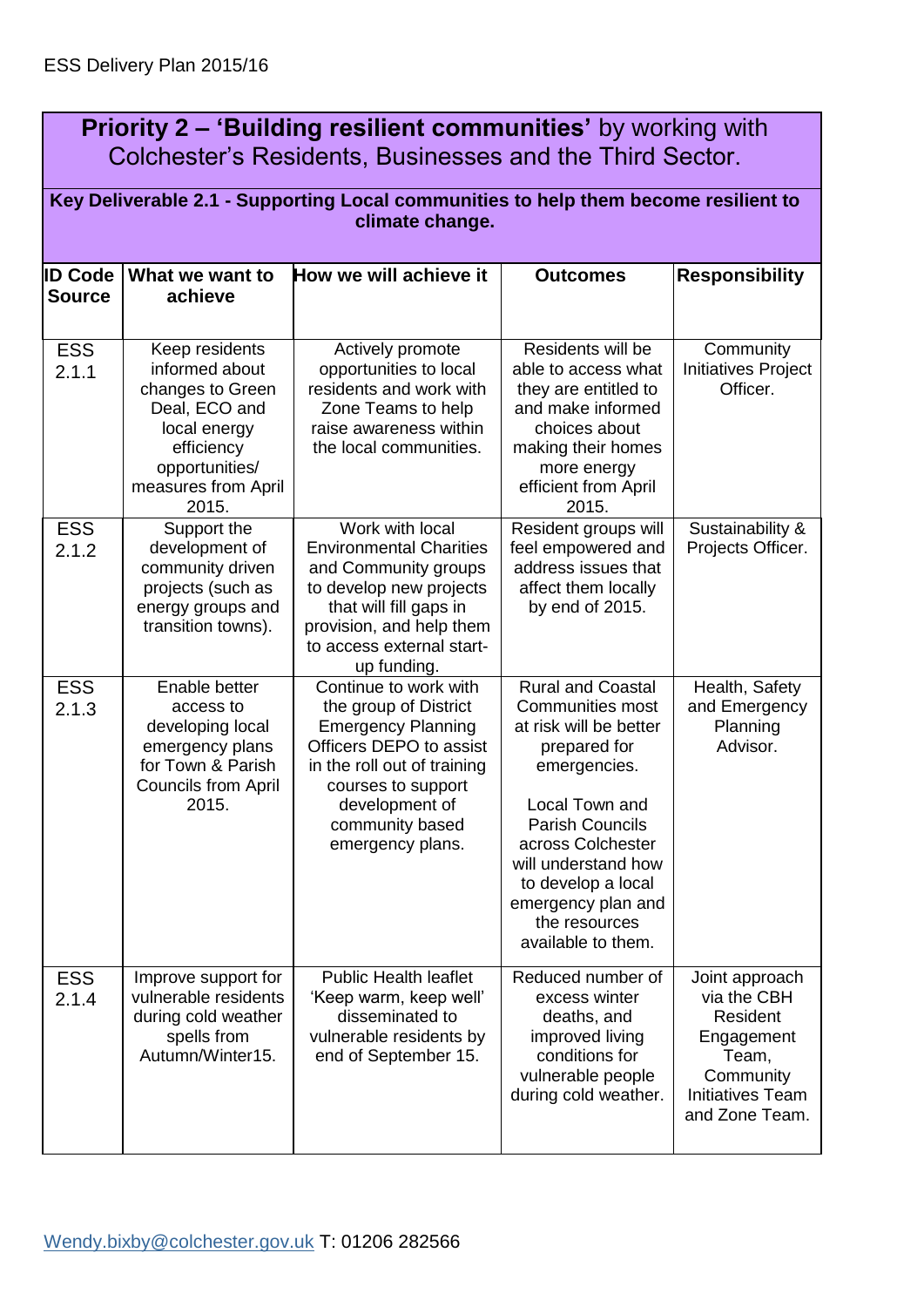|  | Key Deliverable 2.2 - Alignment of Colchester Borough Council strategies to enable a<br>collaborative approach with external partners to achieve environmental sustainability. |                                                                                                                                                                              |                                                                                                                                             |                                                                                                                                                                                         |                                         |
|--|--------------------------------------------------------------------------------------------------------------------------------------------------------------------------------|------------------------------------------------------------------------------------------------------------------------------------------------------------------------------|---------------------------------------------------------------------------------------------------------------------------------------------|-----------------------------------------------------------------------------------------------------------------------------------------------------------------------------------------|-----------------------------------------|
|  | <b>ID Code</b><br><b>Source</b>                                                                                                                                                | What we want to<br>achieve                                                                                                                                                   | How we will achieve it                                                                                                                      | <b>Outcomes</b>                                                                                                                                                                         | <b>Responsibility</b>                   |
|  | <b>ESS</b><br>2.2.1                                                                                                                                                            | Develop a new Low<br><b>Emissions strategy</b><br>by end of 2015.                                                                                                            | Work with ECC/ CBC<br>colleagues and Defra<br>funded air quality<br>specialist to identify<br>steps to improve air<br>quality in Colchester | Reduce harmful<br>emissions from road<br>transport, while<br>simultaneously<br>seeking reductions in<br>greenhouse gas<br>emissions where<br>feasible                                   | Environmental<br>Protection<br>Manager. |
|  | <b>ESS</b><br>2.2.2                                                                                                                                                            | Develop a new<br>Housing strategy by<br>end of 2015.                                                                                                                         | Work with a Project<br>Group made up of<br>external partners to<br>identify steps to fulfil<br>sustainable housing<br>requirements.         | A clear connection<br>between the<br>strategies and how<br>they will work side by<br>side, in particular<br>linking fuel poverty<br>actions and<br>development of<br>sustainable homes. | Strategic<br>Housing<br>Manager.        |
|  | <b>ESS</b><br>2.2.3                                                                                                                                                            | Work in partnership<br>with Social Housing<br>providers to develop<br>sustainability<br>projects to support<br>wider number of<br>Colchester<br>residents by end of<br>2016. | Identify opportunities for<br>collaborative projects<br>between CBC and<br>Colchester based social<br>housing providers.                    | Supporting people<br>who are most<br>vulnerable in our<br>communities to<br>reuse, recycle,<br>reduce energy costs<br>and think more<br>sustainably.                                    | Strategic<br>Housing<br>Manager.        |
|  | <b>ESS</b><br>2.2.4                                                                                                                                                            | To enable<br>partnership working<br>and achievement of<br>joint outcomes with<br>local providers<br>focussing on                                                             | Monthly meetings to<br>review projects and<br>identify joint approach to<br>achieving targets,<br>starting in April 2015.                   | Strengthening our<br>way of working with<br>external agencies to<br>achieve joint<br>objectives.                                                                                        | Sustainability &<br>Projects Officer.   |

environmental sustainability.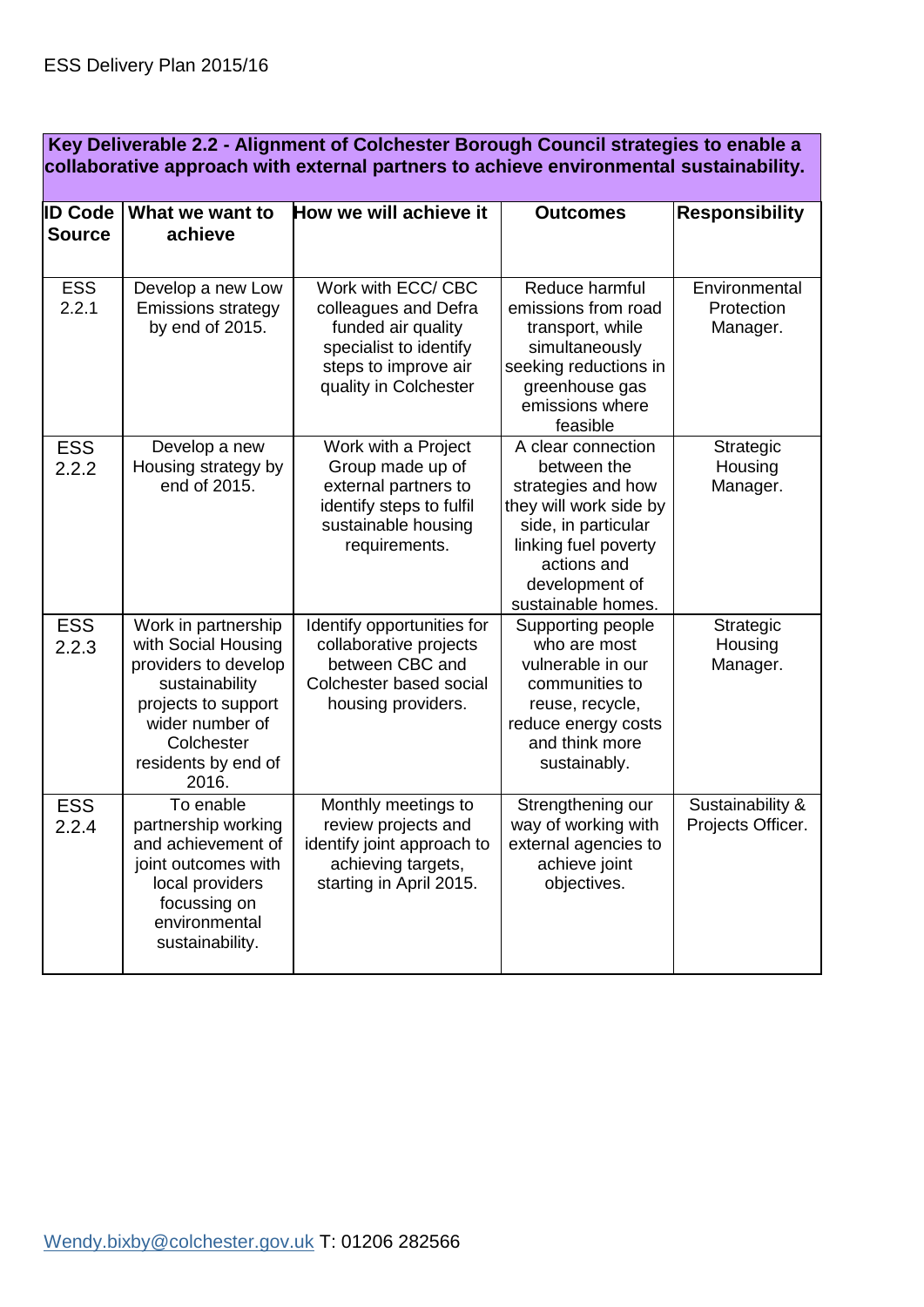|                                 | Key Deliverable 2.3 - Develop, create and promote opportunities for developing<br>environmental understanding which will help retain rural skills and grow the local<br>green economy. |                                                                                                                                                                                        |                                                                                                                                                                                                                                                                        |                                                                                      |  |
|---------------------------------|----------------------------------------------------------------------------------------------------------------------------------------------------------------------------------------|----------------------------------------------------------------------------------------------------------------------------------------------------------------------------------------|------------------------------------------------------------------------------------------------------------------------------------------------------------------------------------------------------------------------------------------------------------------------|--------------------------------------------------------------------------------------|--|
| <b>ID Code</b><br><b>Source</b> | What we want to<br>achieve                                                                                                                                                             | How we will achieve it                                                                                                                                                                 | <b>Outcomes</b>                                                                                                                                                                                                                                                        | <b>Responsibility</b>                                                                |  |
|                                 |                                                                                                                                                                                        |                                                                                                                                                                                        |                                                                                                                                                                                                                                                                        |                                                                                      |  |
| <b>ESS</b><br>2.3.1             | Development and<br>retention of rural<br>skills and local<br>training<br>opportunities.                                                                                                | Support rural training<br>provider to access<br>external funding and look<br>at ways in which we can<br>assist to promote training<br>opportunities for young<br>people in Colchester. | Improved local<br>travel options;<br>supporting local<br>trades; retaining<br>traditional skills;<br>supporting<br>alternative<br>apprenticeship<br>schemes.                                                                                                           | Enterprise and<br>Tourism<br>Manager.                                                |  |
| <b>ESS</b><br>2.3.2             | Support growth of<br>local projects that<br>provide access to<br>locally grown<br>produce to start at<br>the end of 2015.                                                              | Work to promote local<br>projects such as the<br>Farmers markets in<br>Colchester.                                                                                                     | Working in<br>partnership with<br>community<br>organisations to<br>reduce the need for<br>importing of food<br>sources;<br>encourages the use<br>of seasonal food<br>which supports the<br>wider 'buy local'<br>agenda and the<br>FSB 'Keep Trade<br>Local' manifesto. | Enterprise and<br>Tourism<br>Manager<br>& Sustainability<br>and Projects<br>Officer. |  |
| <b>ESS</b><br>2.3.3             | Support green<br>business growth                                                                                                                                                       | Identify green business<br>opportunities in<br>Colchester and work with<br><b>ECC to enable ERDF</b><br>and other appropriate<br>EU funding to support<br>growth of the sector.        | Benefits to local<br>economy and<br>advancement of<br>green business in<br>Colchester.                                                                                                                                                                                 | Enterprise and<br>Tourism<br>Manager.                                                |  |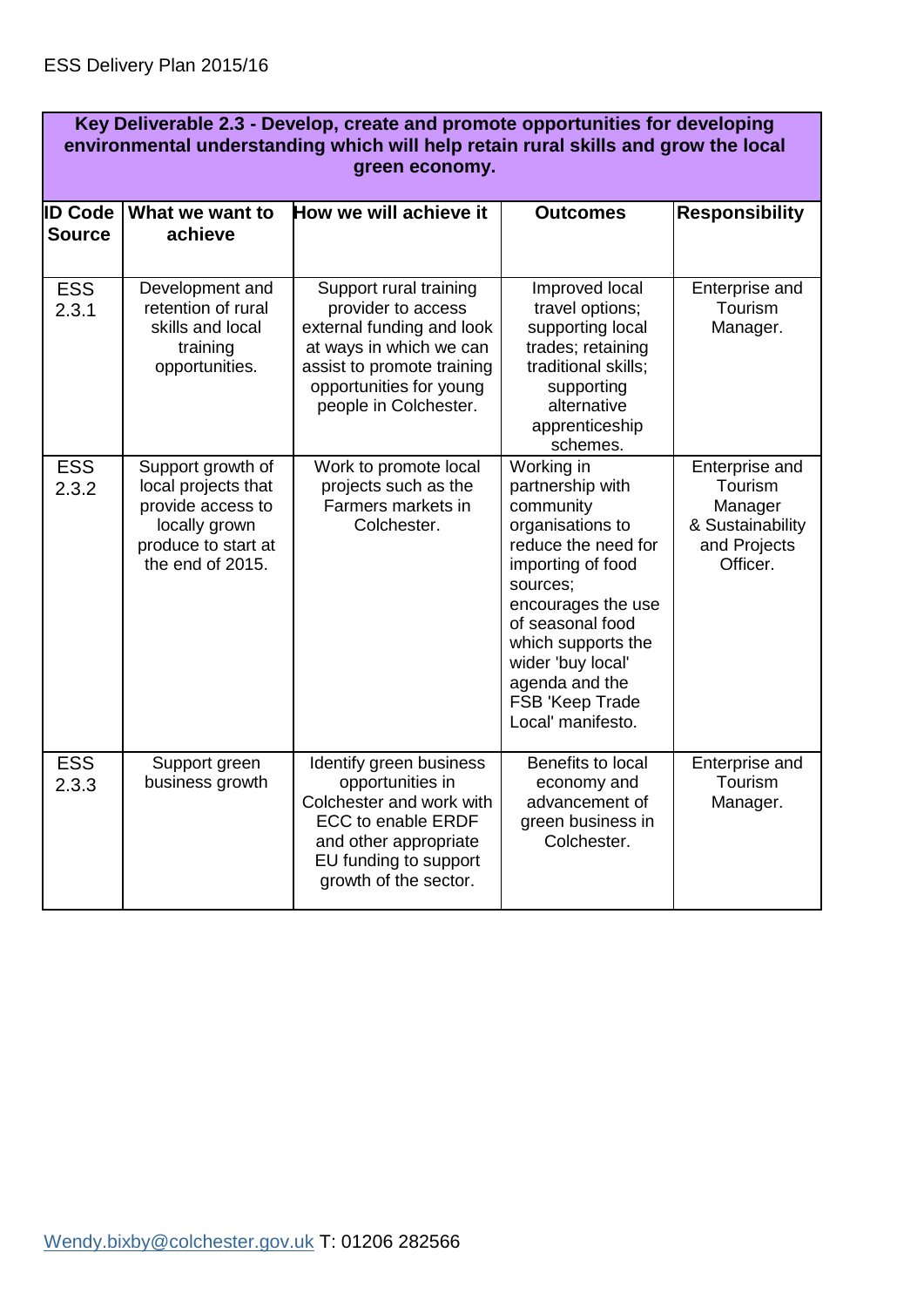|                                 | Key Deliverable 2.4 - Identify sources of grant and match funding.                                                                                                                                             |                                                                                                                                                                                                                         |                                                                                                                                                                                                                                                                                                                                                               |                                       |
|---------------------------------|----------------------------------------------------------------------------------------------------------------------------------------------------------------------------------------------------------------|-------------------------------------------------------------------------------------------------------------------------------------------------------------------------------------------------------------------------|---------------------------------------------------------------------------------------------------------------------------------------------------------------------------------------------------------------------------------------------------------------------------------------------------------------------------------------------------------------|---------------------------------------|
| <b>ID Code</b><br><b>Source</b> | What we want to<br>achieve                                                                                                                                                                                     | How we will achieve it                                                                                                                                                                                                  | <b>Outcomes</b>                                                                                                                                                                                                                                                                                                                                               | <b>Responsibility</b>                 |
| <b>ESS</b><br>2.4.1             | Deliver pilot project<br>to support<br>vulnerable people<br>who cannot switch<br>through the Big<br><b>Community Switch</b><br>programme.<br>Completed wood<br>recycling viability<br>study for<br>Colchester. | Secure small grant<br>funding for partnership<br>projects to deliver<br>community projects<br>focussing on<br>environmental<br>sustainability, external<br>funding applications for<br>projects up to value of<br>£10k. | Vulnerable people<br>are better supported<br>and resources in<br>Colchester are used<br>in a more<br>sustainable way.                                                                                                                                                                                                                                         | Sustainability &<br>Projects Officer. |
| <b>ESS</b><br>2.4.2             | Develop a new<br>funding resource for<br>community groups<br>and local charities<br>to use as guide to<br>setting up new<br>environmentally<br>focussed<br>community projects<br>by end of 2016.               | Work with Community<br>Groups to develop a<br>'Green Book' listing<br>green funding<br>opportunities and case<br>studies to inspire local<br>sustainability projects.                                                   | New community<br>groups and charities<br>are better able to<br>form, and identify<br>potential funding<br>opportunities, with a<br>focus on addressing<br>local need.                                                                                                                                                                                         | Sustainability &<br>Projects Officer. |
| <b>ESS</b><br>2.4.3             | Opportunities for<br>match funding to be<br>identified for larger<br>Community and<br>Council led<br>sustainability<br>projects by end of<br>2016.                                                             | <b>Identify European</b><br>funding that will support<br>the development of new<br>larger scale projects.                                                                                                               | 1) Creating<br>opportunities to<br>grow the green<br>economy and<br>complete a range of<br>viability studies will<br>emerge. (Energy/<br>Heating/Low<br>Carbon Homes)<br>2) Support<br>community projects<br>that are addressing<br>the effects of<br>climate change on a<br>larger scale (such<br>as coastal defences<br>and protection of<br>biodiversity). | Funding<br>Coordinator.               |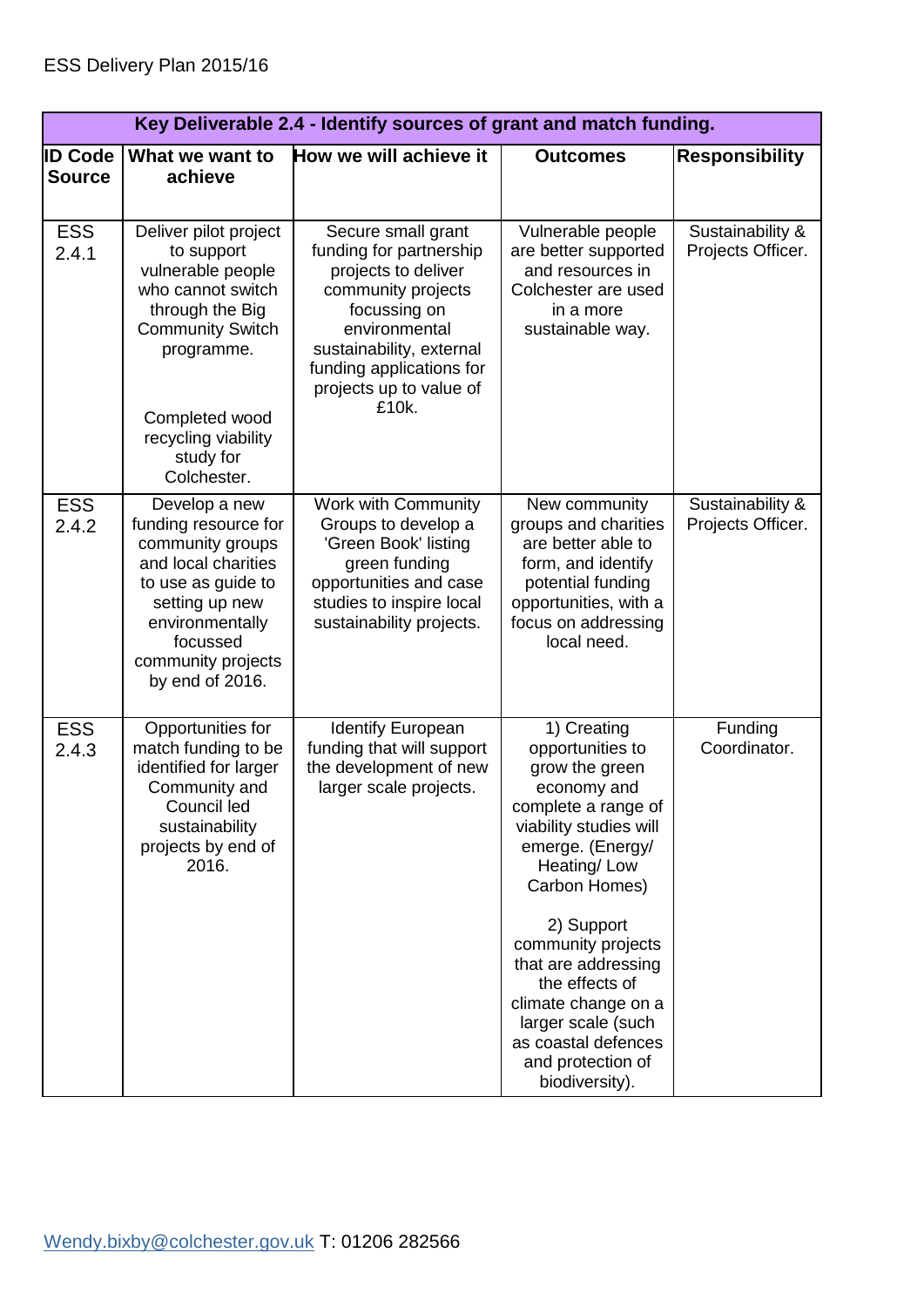| <u>Key Deliverable 2.5 - Look at opportunities to requce costs and save energy use in our</u><br>communities. |                                                                                                                                                                     |                                                                                                                                                                                               |                                                                                                                                                                                              |                                                                                                                                  |  |
|---------------------------------------------------------------------------------------------------------------|---------------------------------------------------------------------------------------------------------------------------------------------------------------------|-----------------------------------------------------------------------------------------------------------------------------------------------------------------------------------------------|----------------------------------------------------------------------------------------------------------------------------------------------------------------------------------------------|----------------------------------------------------------------------------------------------------------------------------------|--|
| <b>ID Code</b><br><b>Source</b>                                                                               | What we want to<br>achieve                                                                                                                                          | How we will achieve it                                                                                                                                                                        | <b>Outcomes</b>                                                                                                                                                                              | <b>Responsibility</b>                                                                                                            |  |
| <b>ESS</b><br>2.5.1                                                                                           | Encourage<br>residents and<br>customers to sign<br>up for the Big<br>Community Switch.                                                                              | Deliver a minimum of 2 x<br>energy auctions per<br>annum spring/summer,<br>autumn/winter                                                                                                      | Residents will save<br>on their energy bills,<br>which will reduce<br>fuel poverty in<br>Colchester.                                                                                         | Sustainability<br>and Projects<br>Officer.                                                                                       |  |
| <b>ESS</b><br>2.5.2                                                                                           | <b>Encourage SMEs to</b><br>take part in the<br>iChoosr brokerage<br>scheme to reduce<br>energy costs and<br>switch to<br>appropriate<br>business energy<br>meters. | Raise profile of the<br>rolling brokerage service<br>run through iChoosr and<br>accessed through the<br>CBC website.                                                                          | Businesses will pay<br>less for energy<br>because they have<br>switched to<br>business tariffs and<br>exchanged<br>residential meters<br>for business energy<br>meters from<br>January 2015. | Sustainability &<br>Projects Officer,<br>Communications<br><b>Business</b><br>Partner.                                           |  |
| <b>ESS</b><br>2.5.3                                                                                           | Energy switching<br>information to be<br>included in sign up<br>packs for every new<br><b>CBH Resident by</b><br>end of 2015.                                       | Asset Management to<br>notify CBH resident<br>engagement officers of<br>action required by end of<br>April 2015.                                                                              | All new tenants will<br>have energy<br>information and Big<br><b>Community Switch</b><br>sign-up information<br>in their welcome<br>packs (at sign-up).                                      | Sustainability &<br>Projects Officer,<br>working with<br><b>CBH Resident</b><br>engagement &<br><b>Housing Asset</b><br>Manager. |  |
| <b>ESS</b><br>2.5.4                                                                                           | Look at the viability<br>of delivering Energy<br>Assessments for<br><b>Private Sector</b><br>homeowners by end<br>of 2015.                                          | CBH Officer carrying out<br><b>Energy Performance</b><br>Certificates (EPC) on our<br>own housing stock will<br>look at the viability of<br>offering this as a new<br>service by end of 2015. | 1) New service for<br>borough wide,<br>private sector home<br>owners to access<br>energy assessment<br>service (and<br>potential new<br>income generation                                    | Commercial<br>Manager & CBH<br>Property<br>Services.                                                                             |  |

## **Key Deliverable 2.5 - Look at opportunities to reduce costs and save energy use in our**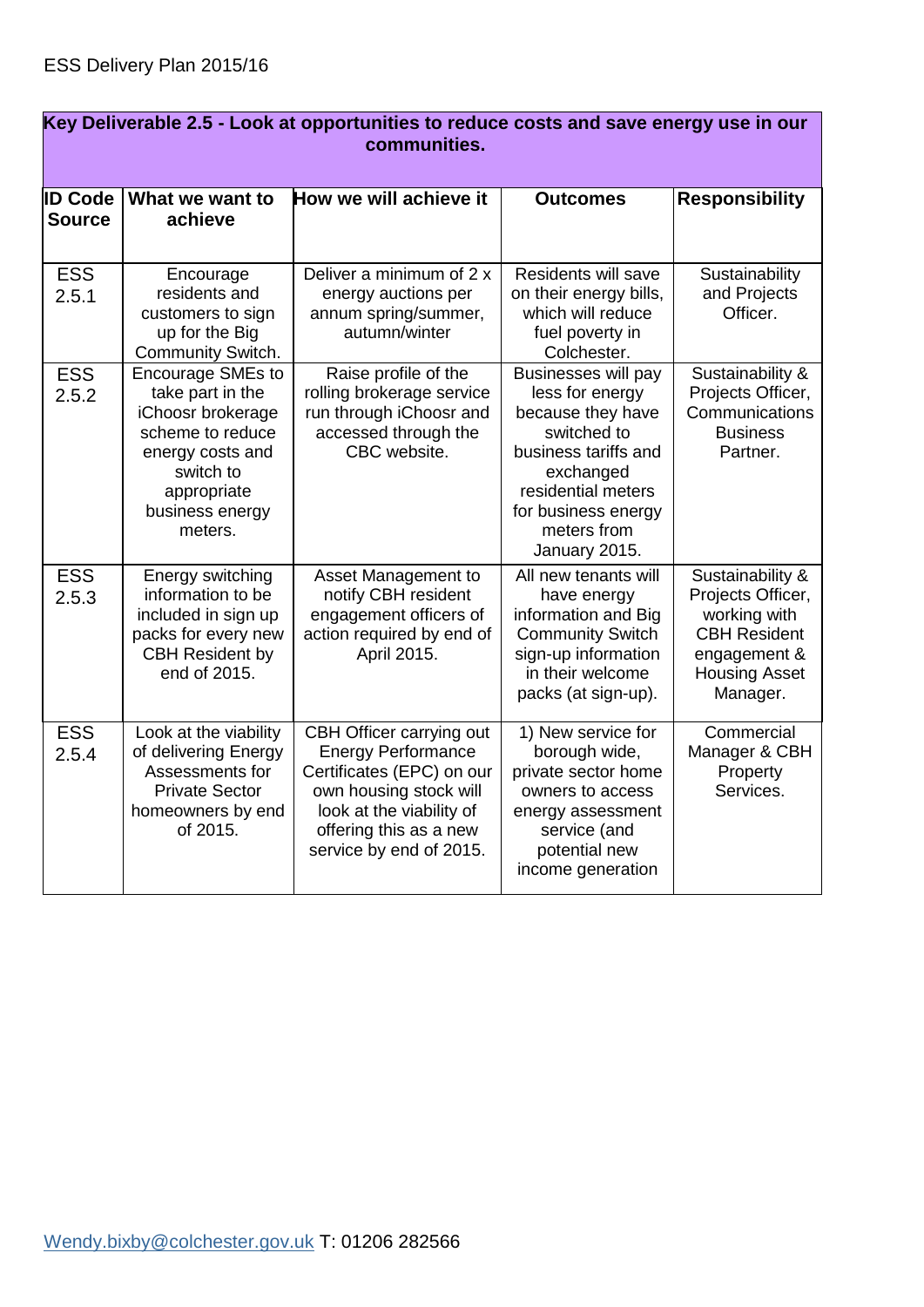| for the Council/<br>CBH).                                                                                                         |  |
|-----------------------------------------------------------------------------------------------------------------------------------|--|
| 2) Residents<br>equipped with EPC<br>information so they<br>can improve the<br>energy efficiency of<br>their homes.               |  |
| 3) Improved way of<br>working with Private<br>Sector Landlords to<br>raise SAP Ratings<br>(before legislative<br>changes in 2016) |  |

| Key Deliverable 2.7 - Identify opportunities to deliver sustainable transport. |                                                                                                                                |                                                                                                                                                                                                                                                                                                                        |                                                                                                                                    |                                   |  |
|--------------------------------------------------------------------------------|--------------------------------------------------------------------------------------------------------------------------------|------------------------------------------------------------------------------------------------------------------------------------------------------------------------------------------------------------------------------------------------------------------------------------------------------------------------|------------------------------------------------------------------------------------------------------------------------------------|-----------------------------------|--|
| <b>ID Code</b><br><b>Source</b>                                                | What we want to<br>achieve                                                                                                     | How we will achieve it                                                                                                                                                                                                                                                                                                 | <b>Outcomes</b>                                                                                                                    | <b>Responsibility</b>             |  |
| <b>ESS</b><br>2.7.1                                                            | Realise<br>opportunities for<br>sustainable<br>transport<br>infrastructure and<br>assess<br>opportunities for<br>new projects. | 1) Develop a new<br>Transport Strategy as<br>part of the review of the<br>Local Plan process. The<br>new Local Plan to be<br>adopted in 2017.<br>2) Work with the<br>Highways and<br>Transportation<br>Authorities and transport<br>operators to secure<br>investment into<br>Colchester for<br>sustainable transport. | The Council takes a<br>long term view on<br>how sustainable<br>transport solutions<br>will be part of the<br>local infrastructure. | Transportation<br>Policy Manager. |  |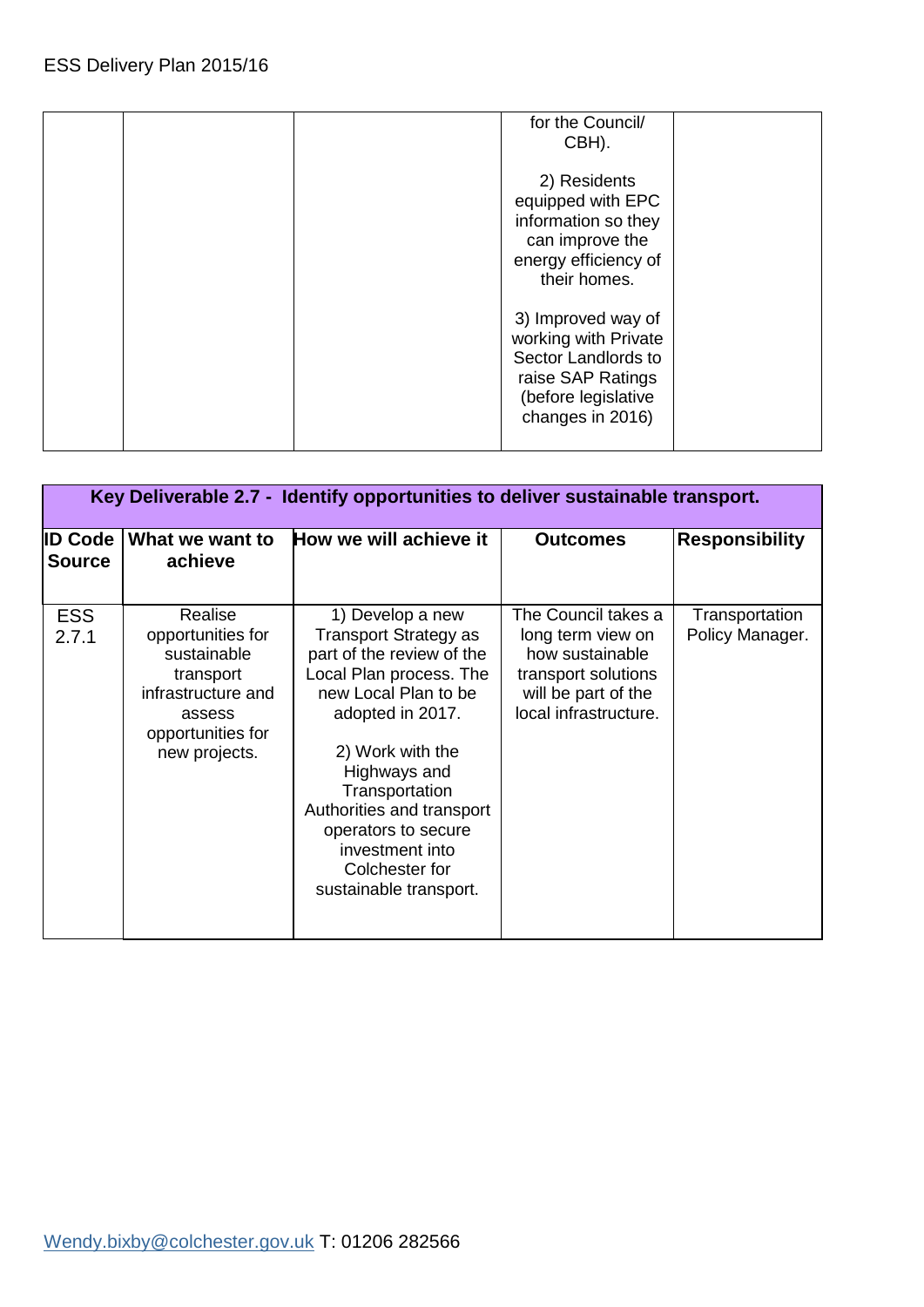| Key Deliverable 2.8 - Warmer Greener homes. |                                                                                                                                                               |                                                                                                                                                                                                                                                                                                                                                                                                                           |                                                                                                                                                                                                          |                                                                                   |
|---------------------------------------------|---------------------------------------------------------------------------------------------------------------------------------------------------------------|---------------------------------------------------------------------------------------------------------------------------------------------------------------------------------------------------------------------------------------------------------------------------------------------------------------------------------------------------------------------------------------------------------------------------|----------------------------------------------------------------------------------------------------------------------------------------------------------------------------------------------------------|-----------------------------------------------------------------------------------|
| <b>ID Code</b>                              | What we want to                                                                                                                                               | How we will achieve it                                                                                                                                                                                                                                                                                                                                                                                                    | <b>Outcomes</b>                                                                                                                                                                                          | <b>Responsibility</b>                                                             |
| <b>Source</b>                               | achieve                                                                                                                                                       |                                                                                                                                                                                                                                                                                                                                                                                                                           |                                                                                                                                                                                                          |                                                                                   |
| <b>ESS</b>                                  | <b>Work with Private</b>                                                                                                                                      | 1) Rolling programme of                                                                                                                                                                                                                                                                                                                                                                                                   | <b>Private Landlords</b>                                                                                                                                                                                 | 1). Private Sector                                                                |
| 2.8.1                                       | Landlords to deliver<br>a range of<br>informative events                                                                                                      | landlord forum events to<br>be developed by Private<br>Sector Housing Team.                                                                                                                                                                                                                                                                                                                                               | better equipped with<br>information to<br>improve standard of                                                                                                                                            | Housing<br>Manager.                                                               |
|                                             | on sustainable<br>homes; energy                                                                                                                               | 2) Delivery of bi-annual                                                                                                                                                                                                                                                                                                                                                                                                  | rented homes.                                                                                                                                                                                            | 2) Sustainability<br>and Projects                                                 |
|                                             | efficiency and work<br>in partnership with<br>local landlord                                                                                                  | sustainability events<br>where Private Sector<br>Landlords are                                                                                                                                                                                                                                                                                                                                                            |                                                                                                                                                                                                          | Officer.                                                                          |
|                                             | networks.                                                                                                                                                     | encouraged to attend.                                                                                                                                                                                                                                                                                                                                                                                                     |                                                                                                                                                                                                          |                                                                                   |
| <b>ESS</b><br>2.8.2                         | <b>Private Sector</b><br><b>Housing Stock</b><br>Survey completed<br>by end of 2016/17.                                                                       | 1) To be completed by<br>the end of March 2015<br>2) Survey results to be<br>analysed and reported<br>by August 2015;                                                                                                                                                                                                                                                                                                     | 1) Better able to<br>identify homes<br>eligible for ECO<br>funding and retrofit<br>projects.                                                                                                             | <b>Private Sector</b><br>Housing<br>Manager.                                      |
|                                             |                                                                                                                                                               | 3) Financial Assistance<br>Policy amended to target<br>assistance to meet need                                                                                                                                                                                                                                                                                                                                            | 2) Range of<br>financial assistance                                                                                                                                                                      |                                                                                   |
|                                             |                                                                                                                                                               | identified by the stock<br>survey by the end of<br>March 2016.                                                                                                                                                                                                                                                                                                                                                            | offers available to<br>target areas/<br>household types.                                                                                                                                                 |                                                                                   |
| <b>ESS</b><br>2.8.3                         | To improve the<br>Energy Efficiency of<br>private sector<br>housing in<br>Colchester and<br>contribute to a<br>reduction of<br>households in fuel<br>poverty. | 1) Respond to service<br>requests, undertake<br><b>HHSRS excess cold</b><br>assessments and take<br>appropriate action to<br>ensure dwellings have<br>an effective and<br>affordable means of<br>heating.<br>2) Explore partnership<br>working with Green deal<br>provider.<br>3) Link in with any<br>programmed stock<br>improvement being<br>undertaken by CBH with<br>a view to supporting &<br>assisting leaseholders | 1) Excess cold<br>hazards removed<br>through formal,<br>informal and grant<br>activities.<br>2) Increased<br>number of<br>households<br>removed from fuel<br>poverty. by 31 <sup>st</sup><br>March 2015. | <b>Private Sector</b><br>Housing<br>Manager.                                      |
| <b>ESS</b><br>2.8.4                         | Promote energy<br>efficient building<br>methods to ensure<br>homes consume<br>fewer resources to<br>heat.                                                     | and freeholders.<br>Review guidance for<br>Developers on building<br>sustainable homes and<br>look at opportunities for<br>training Developers on<br>ISO14001 - Sustainable<br>Development.                                                                                                                                                                                                                               | Developers have<br>clear guidance on<br>next step on from<br>the Code for<br>Sustainable Homes,<br>with access to<br>accreditation and<br>measuring quality.                                             | Sustainability<br>and Projects<br>Officer &<br><b>Planning Policy</b><br>Officer. |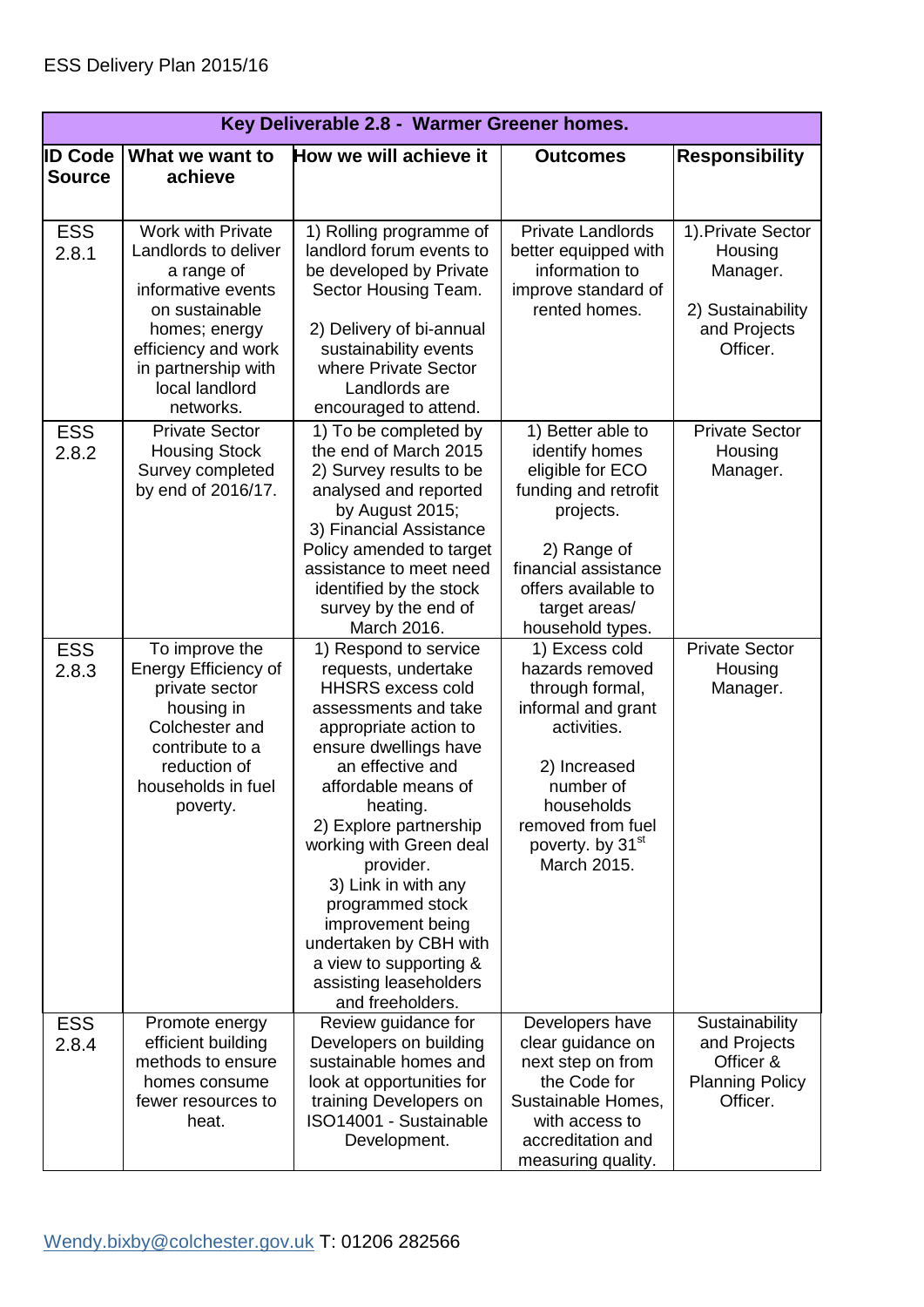| Key Deliverable 3.0 - Provide a readily accessible online section on environmental<br>sustainability for Colchester residents. |                                                                                                                                                               |                                                                                                                                                                                                                     |                                                                                                                                                                                           |                                                                                                                            |  |
|--------------------------------------------------------------------------------------------------------------------------------|---------------------------------------------------------------------------------------------------------------------------------------------------------------|---------------------------------------------------------------------------------------------------------------------------------------------------------------------------------------------------------------------|-------------------------------------------------------------------------------------------------------------------------------------------------------------------------------------------|----------------------------------------------------------------------------------------------------------------------------|--|
| <b>ID Code</b><br><b>Source</b>                                                                                                | What we want to<br>achieve                                                                                                                                    | How we will achieve it                                                                                                                                                                                              | <b>Outcomes</b>                                                                                                                                                                           | <b>Responsibility</b>                                                                                                      |  |
| <b>ESS</b><br>3.0.1                                                                                                            | Maximise the<br>effectiveness of self-<br>serve for customers<br>so they can access<br>information about<br>environmental<br>sustainability issues<br>online. | Identify and prepare<br>resources and media<br>options by end of 2015.                                                                                                                                              | Customers are able<br>to find information<br>and advice on<br>everything from<br>energy efficiency;<br>reducing energy<br>costs; to leading on<br>their own<br>environmental<br>projects. | Research and<br>Engagement<br>Manager and the<br>Sustainability &<br>Projects Officer.                                     |  |
| <b>ESS</b><br>3.0.2                                                                                                            | Incorporate<br>'Channel Shift'<br>strategy into<br>addressing<br>environmental<br>sustainability for<br>Colchester residents<br>by end of 2017.               | 1) Assess how people<br>are accessing<br>environmental<br>sustainability information<br>online and what people<br>are searching for;<br>2) Content for website to<br>be refreshed and signed<br>off by end of 2017. | Ensures delivery of<br>services that are<br>needed, through the<br>most appropriate,<br>efficient and cost-<br>effective means.                                                           | Head of<br>Customer<br>Services,<br>Research and<br>Engagement<br>Manager and the<br>Sustainability &<br>Projects Officer. |  |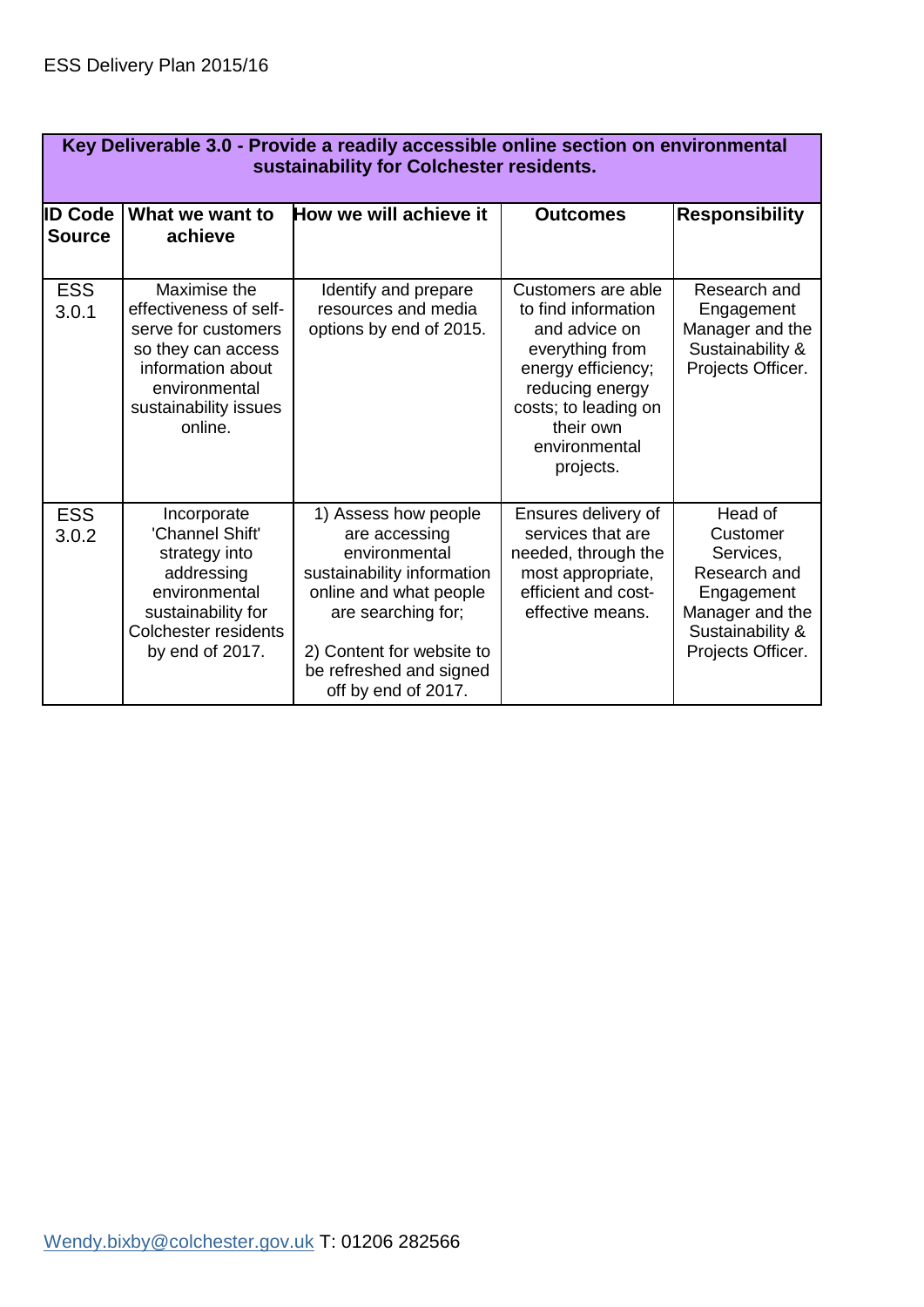| Key Deliverable 3.1 - Work to reduce fuel poverty in Colchester. |                                                                                                                                                                                |                                                                                                                                                                                                                                                                                                   |                                                                                                                                                                                                                                                                          |                                                                                                 |
|------------------------------------------------------------------|--------------------------------------------------------------------------------------------------------------------------------------------------------------------------------|---------------------------------------------------------------------------------------------------------------------------------------------------------------------------------------------------------------------------------------------------------------------------------------------------|--------------------------------------------------------------------------------------------------------------------------------------------------------------------------------------------------------------------------------------------------------------------------|-------------------------------------------------------------------------------------------------|
| <b>ID Code</b>                                                   | What we want to                                                                                                                                                                | How we will achieve it                                                                                                                                                                                                                                                                            | <b>Outcomes</b>                                                                                                                                                                                                                                                          | <b>Responsibility</b>                                                                           |
| <b>Source</b>                                                    | achieve                                                                                                                                                                        |                                                                                                                                                                                                                                                                                                   |                                                                                                                                                                                                                                                                          |                                                                                                 |
|                                                                  |                                                                                                                                                                                |                                                                                                                                                                                                                                                                                                   |                                                                                                                                                                                                                                                                          |                                                                                                 |
| <b>ESS</b><br>3.1.1                                              | Support most<br>vulnerable<br>residents, who are<br>most at risk of fuel<br>poverty, and help<br>raise awareness of<br>the help available to<br>residents on low<br>incomes.   | 1) Identify remedial<br>action home owners can<br>take to make their<br>homes cheaper to heat<br>and light.<br>2) Use data from<br>housing stock survey to<br>help identify most at risk<br>geographical areas.<br>3) Promote insulation<br>programmes; and<br>access to winter fuel<br>payments. | Residents in or<br>facing fuel poverty<br>are better able to<br>access information<br>on keeping homes<br>warm during cold<br>weather spells by<br>end of 2016.<br>Residents have<br>better access to<br>payments and<br>initiatives that they<br>are entitled to claim. | Community<br>Initiatives Project<br>Officer and<br><b>Private Sector</b><br>Housing<br>Manager. |
| <b>ESS</b><br>3.1.2                                              | Engage with local<br>press and ensure<br>activities well<br>promoted by end of<br>2015.                                                                                        | To be incorporated into<br>the Comms plan April<br>2015.                                                                                                                                                                                                                                          | Awareness of fuel<br>poverty is raised by<br>end of 2015.                                                                                                                                                                                                                | Communications<br><b>Business Partner</b><br>for Sustainability.                                |
| <b>ESS</b><br>3.1.3                                              | Deliver a range of<br><b>Community Events</b><br>to focus on reducing<br>people living in fuel<br>poverty and staying<br>warm during cold<br>weather spells by<br>end of 2016. | 1) Zones to incorporate<br>fuel poverty advice into<br>existing 'coffee and chat<br>events' that run as a<br>programme throughout<br>the year.<br>2) Work with CBH<br>Resident engagement<br>officers to share<br>information and promote<br>support services to<br>Council tenants.              | A rolling programme<br>of community<br>events focusing on<br>keeping warm in<br>winter and reducing<br>fuel poverty<br>becomes business<br>as usual for Zone<br>Teams by end of<br>2016.                                                                                 | Group Manager.<br>(Zones)                                                                       |
|                                                                  |                                                                                                                                                                                |                                                                                                                                                                                                                                                                                                   |                                                                                                                                                                                                                                                                          |                                                                                                 |